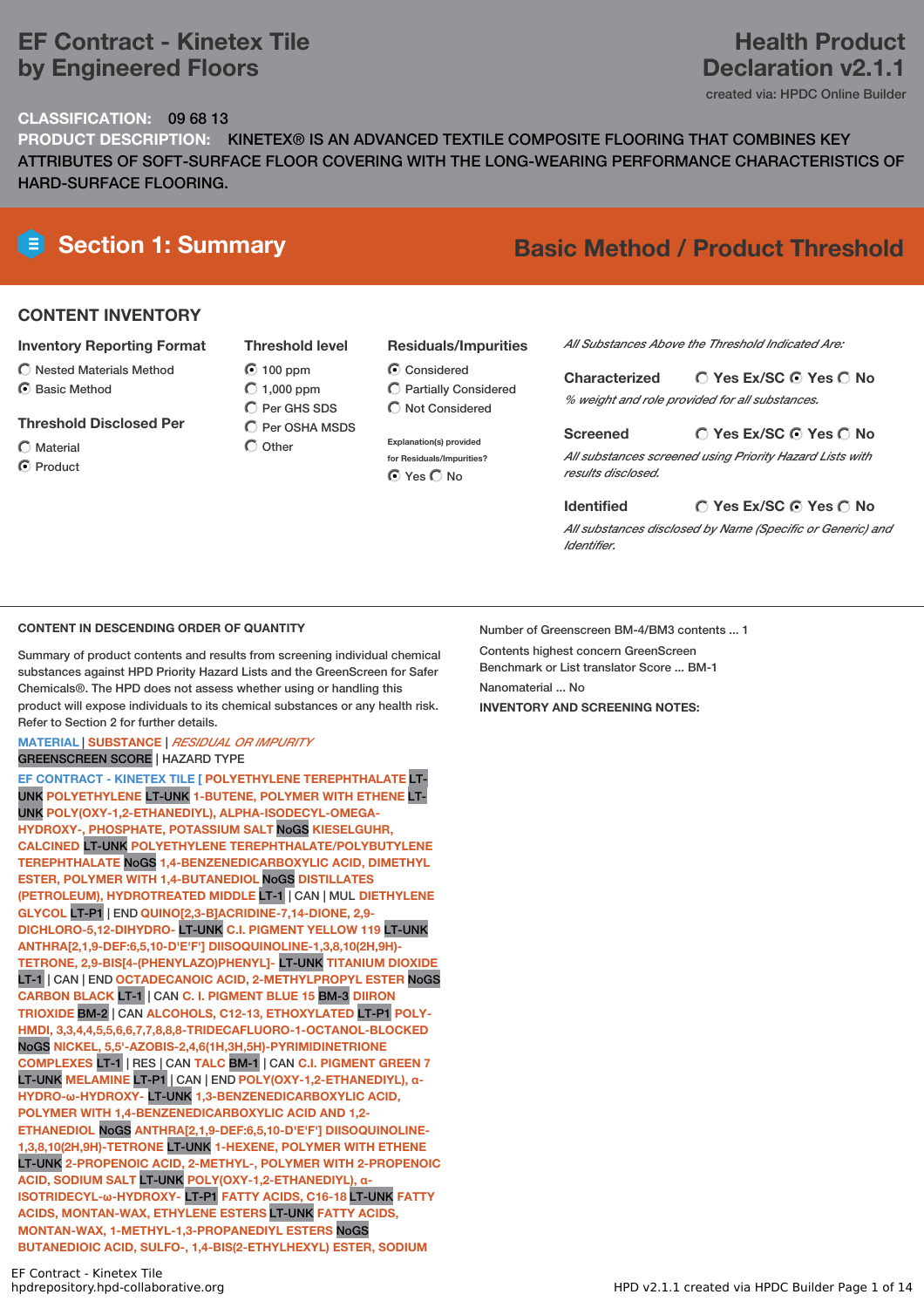

## **VOLATILE ORGANIC COMPOUND (VOC) CONTENT**

VOC Content data is not applicable for this product category.

### **CERTIFICATIONS AND COMPLIANCE** *See Section <sup>3</sup> for additional listings.*

VOC emissions: CRI Green Label Plus - Carpets Multi-attribute: NSF/ANSI 140-2007e - Platinum

## **CONSISTENCY WITH OTHER PROGRAMS**

Pre-checked for LEED v4 Material Ingredients, Option 1

Third Party Verified? Yes  $\odot$  No

PREPARER: Self-Prepared VERIFIER: VERIFICATION #:

SCREENING DATE: 2019-07-11 PUBLISHED DATE: 2019-07-12 EXPIRY DATE: 2022-07-11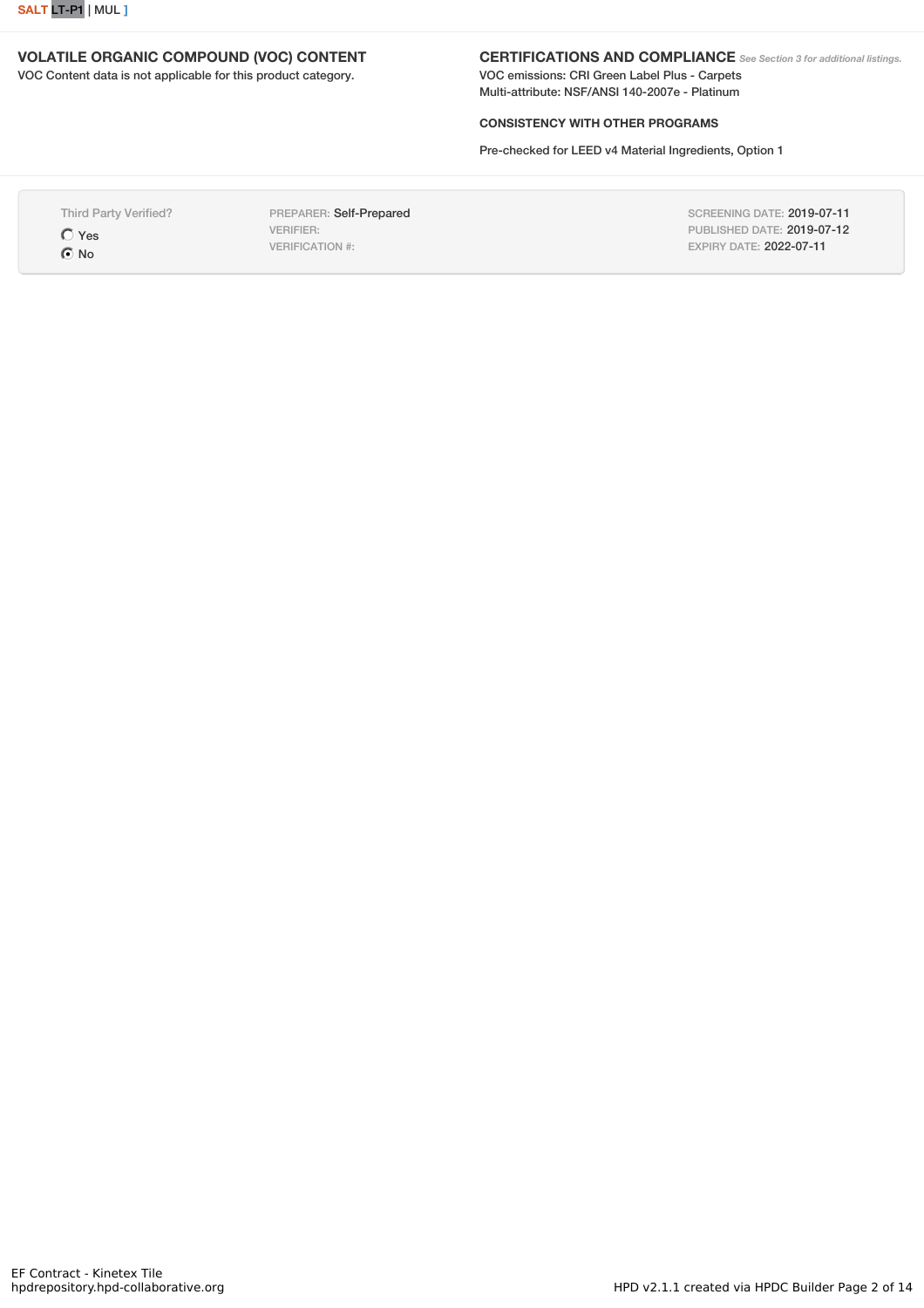This section lists contents in a product based on specific threshold(s) and reports detailed health information including hazards. This *HPD uses the inventory method indicated above, which is one of three possible methods:*

- *Basic Inventory method with Product-level threshold.*
- *Nested Material Inventory method with Product-level threshold*
- *Nested Material Inventory method with individual Material-level thresholds*

Definitions and requirements for the three inventory methods and requirements for each data field can be found in the HPD Open *Standard version 2.1.1, available on the HPDC website at: [www.hpd-collaborative.org/hpd-2-1-1-standard](https://www.hpd-collaborative.org/hpd-2-1-1-standard)*

## **EF CONTRACT - KINETEX TILE**

PRODUCT THRESHOLD: 100 ppm RESIDUALS AND IMPURITIES CONSIDERED: Yes

RESIDUALS AND IMPURITIES NOTES: Residuals and impurities were collected from all suppliers and those that fall above the stated threshold are included.

OTHER PRODUCT NOTES:

| <b>POLYETHYLENE TEREPHTHALATE</b> |                                                                                                                                                                                                                     |          |                                   | ID: 25038-59-9                                 |
|-----------------------------------|---------------------------------------------------------------------------------------------------------------------------------------------------------------------------------------------------------------------|----------|-----------------------------------|------------------------------------------------|
|                                   | HAZARD SCREENING METHOD: Pharos Chemical and Materials Library                                                                                                                                                      |          | HAZARD SCREENING DATE: 2019-07-11 |                                                |
| %: 80.00 - 85.00                  | <b>GS: LT-UNK</b>                                                                                                                                                                                                   | RC: UNK  | nano: <b>No</b>                   | ROLE: Face Fiber/Backing                       |
| <b>HAZARD TYPE</b>                | <b>AGENCY AND LIST TITLES</b>                                                                                                                                                                                       | WARNINGS |                                   |                                                |
| None found                        |                                                                                                                                                                                                                     |          |                                   | No warnings found on HPD Priority Hazard Lists |
|                                   | SUBSTANCE NOTES: A range is provided to protect the proprietary formulation information of both the manufacturing process and the<br>suppliers. The recycled content is sourced from post-consumer plastic bottles. |          |                                   |                                                |

| <b>POLYETHYLENE</b>                                            |                               |          |                                   | <b>ID: 9002-88-4</b>                           |
|----------------------------------------------------------------|-------------------------------|----------|-----------------------------------|------------------------------------------------|
| HAZARD SCREENING METHOD: Pharos Chemical and Materials Library |                               |          | HAZARD SCREENING DATE: 2019-07-11 |                                                |
| %: $5.00 - 20.00$                                              | GS: LT-UNK                    | RC: None | NANO: No                          | ROLE: Backing                                  |
| <b>HAZARD TYPE</b>                                             | <b>AGENCY AND LIST TITLES</b> | WARNINGS |                                   |                                                |
| None found                                                     |                               |          |                                   | No warnings found on HPD Priority Hazard Lists |
|                                                                |                               |          |                                   |                                                |

| 1-BUTENE, POLYMER WITH ETHENE                                  |                   |          |                                   | ID: 25087-34-7       |
|----------------------------------------------------------------|-------------------|----------|-----------------------------------|----------------------|
| HAZARD SCREENING METHOD: Pharos Chemical and Materials Library |                   |          | HAZARD SCREENING DATE: 2019-07-11 |                      |
| %: 1.00 - 2.00                                                 | <b>GS: LT-UNK</b> | RC: None | NANO: No                          | ROLE: <b>Backing</b> |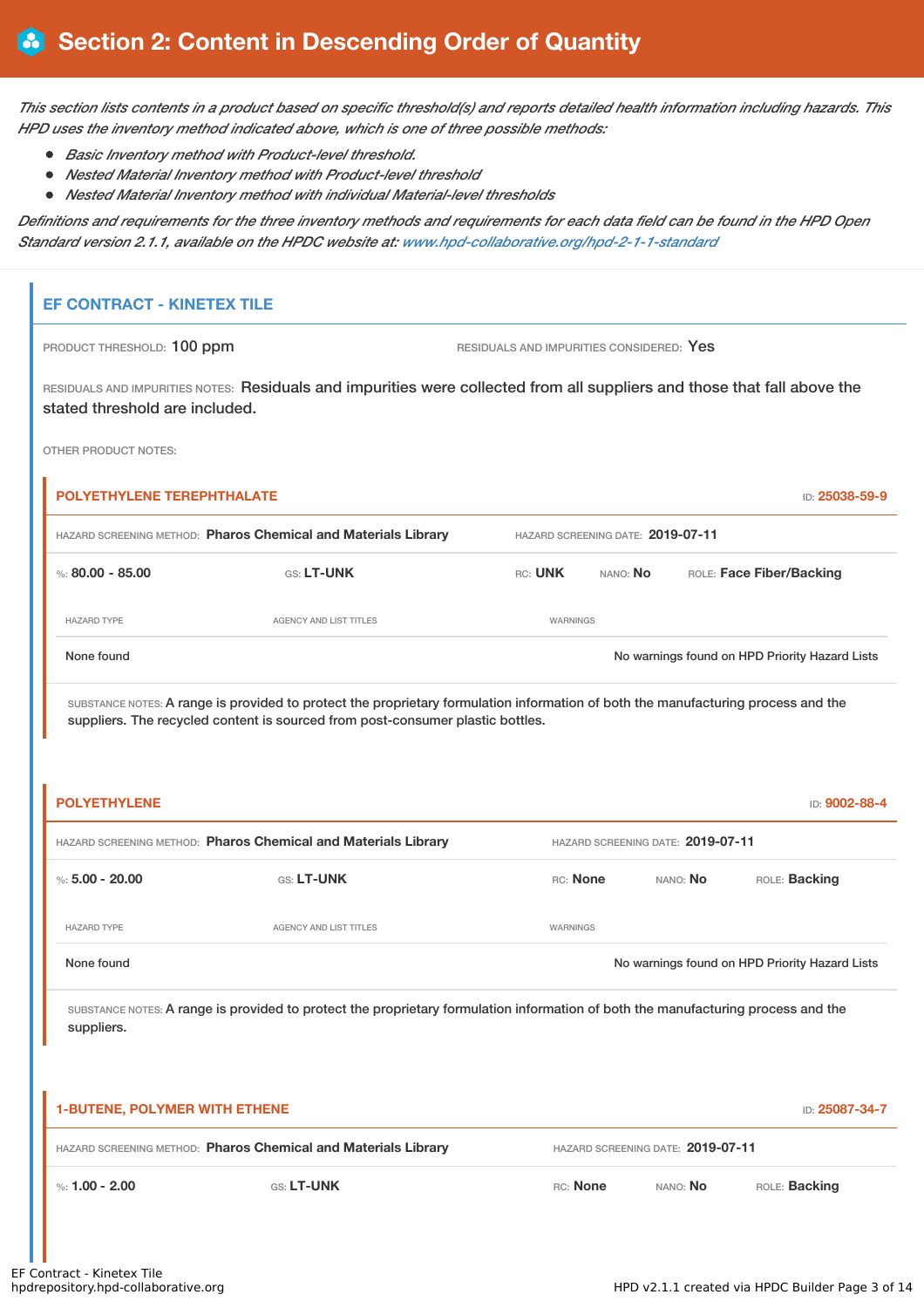HAZARD TYPE **AGENCY AND LIST TITLES** WARNINGS

None found Nowarnings found on HPD Priority Hazard Lists

SUBSTANCE NOTES: A range is provided to protect the proprietary formulation information of both the manufacturing process and the suppliers.

| <b>POTASSIUM SALT</b> | POLY(OXY-1,2-ETHANEDIYL), ALPHA-ISODECYL-OMEGA-HYDROXY-, PHOSPHATE, |          |          |                                   | <b>ID: 68071-17-0</b>                          |
|-----------------------|---------------------------------------------------------------------|----------|----------|-----------------------------------|------------------------------------------------|
|                       | HAZARD SCREENING METHOD: Pharos Chemical and Materials Library      |          |          | HAZARD SCREENING DATE: 2019-07-11 |                                                |
| %: 0.00 - 0.10        | GS: NoGS                                                            |          | RC: None | NANO: <b>No</b>                   | <b>ROLE: Additive</b>                          |
| <b>HAZARD TYPE</b>    | AGENCY AND LIST TITLES                                              | WARNINGS |          |                                   |                                                |
| None found            |                                                                     |          |          |                                   | No warnings found on HPD Priority Hazard Lists |
|                       |                                                                     |          |          |                                   |                                                |

SUBSTANCE NOTES: A range is provided to protect the proprietary formulation information of both the manufacturing process and the suppliers.

| <b>KIESELGUHR, CALCINED</b> |                                                                |          |                                   | ID: 91053-39-3                                 |  |
|-----------------------------|----------------------------------------------------------------|----------|-----------------------------------|------------------------------------------------|--|
|                             | HAZARD SCREENING METHOD: Pharos Chemical and Materials Library |          | HAZARD SCREENING DATE: 2019-07-11 |                                                |  |
| %: 0.00 - 10.00             | <b>GS: LT-UNK</b>                                              | RC: None | NANO: No                          | ROLE: Backing                                  |  |
| <b>HAZARD TYPE</b>          | AGENCY AND LIST TITLES                                         | WARNINGS |                                   |                                                |  |
| None found                  |                                                                |          |                                   | No warnings found on HPD Priority Hazard Lists |  |

|                    | POLYETHYLENE TEREPHTHALATE/POLYBUTYLENE TEREPHTHALATE                                                                             |          |                                   | ID: 26062-94-2                                 |
|--------------------|-----------------------------------------------------------------------------------------------------------------------------------|----------|-----------------------------------|------------------------------------------------|
|                    | HAZARD SCREENING METHOD: Pharos Chemical and Materials Library                                                                    |          | HAZARD SCREENING DATE: 2019-07-11 |                                                |
| %: $0.00 - 5.00$   | GS: NoGS                                                                                                                          | RC: None | NANO: No                          | ROLE: Face Fiber                               |
| <b>HAZARD TYPE</b> | <b>AGENCY AND LIST TITLES</b>                                                                                                     | WARNINGS |                                   |                                                |
| None found         |                                                                                                                                   |          |                                   | No warnings found on HPD Priority Hazard Lists |
| suppliers.         | SUBSTANCE NOTES: A range is provided to protect the proprietary formulation information of both the manufacturing process and the |          |                                   |                                                |
|                    | 1,4-BENZENEDICARBOXYLIC ACID, DIMETHYL ESTER, POLYMER WITH 1,4-                                                                   |          |                                   | ID: 30965-26-5                                 |
| <b>BUTANEDIOL</b>  |                                                                                                                                   |          |                                   |                                                |
|                    | HAZARD SCREENING METHOD: Pharos Chemical and Materials Library                                                                    |          | HAZARD SCREENING DATE: 2019-07-11 |                                                |
|                    |                                                                                                                                   |          |                                   |                                                |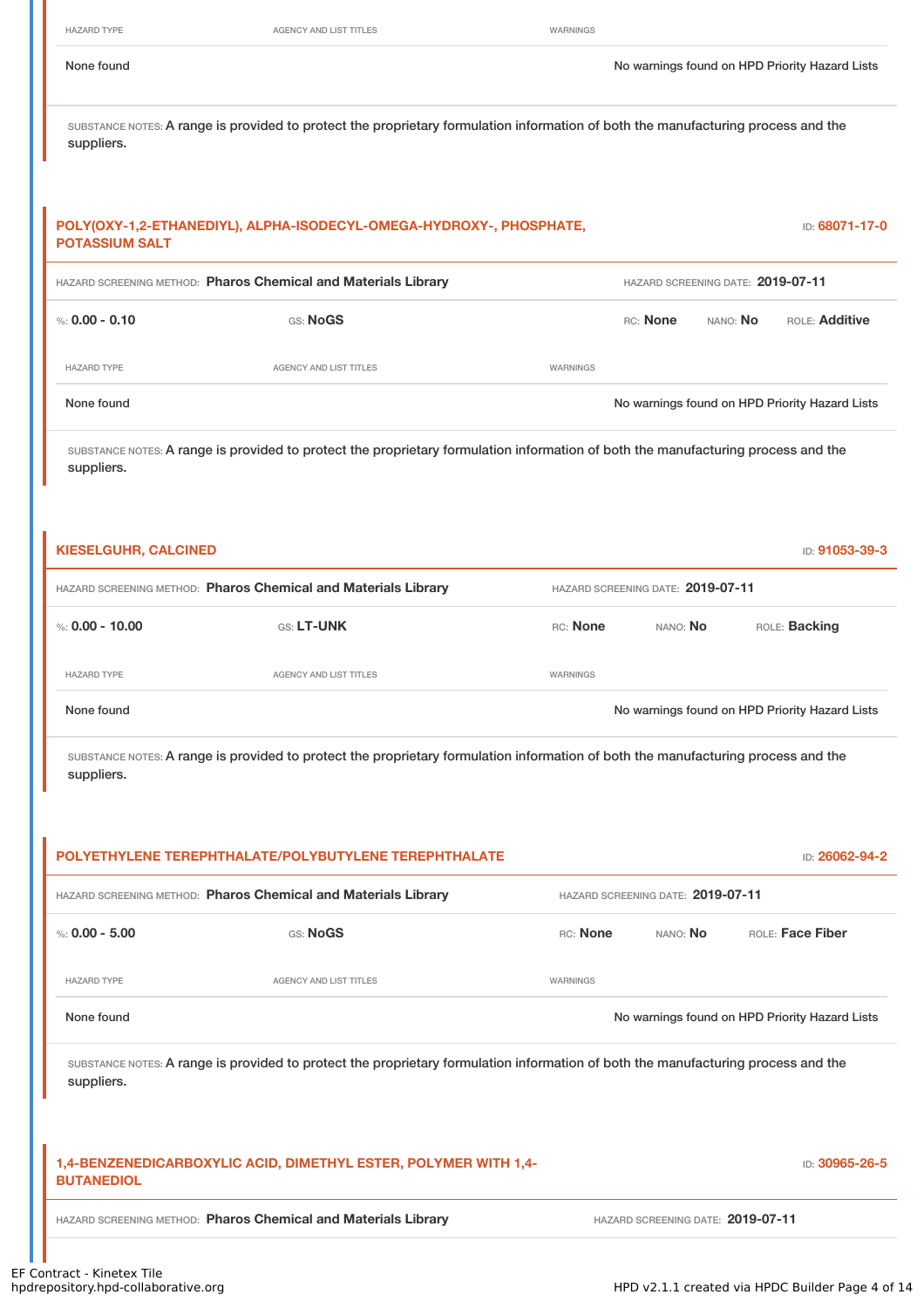| %: 0.00 - 5.00     | <b>GS: NoGS</b>        | ROLE: Face Fiber<br>RC: None<br>NANO: No       |
|--------------------|------------------------|------------------------------------------------|
| <b>HAZARD TYPE</b> | AGENCY AND LIST TITLES | WARNINGS                                       |
| None found         |                        | No warnings found on HPD Priority Hazard Lists |

## **DISTILLATES (PETROLEUM), HYDROTREATED MIDDLE** ID: **64742-46-7**

| HAZARD SCREENING METHOD: Pharos Chemical and Materials Library |                                                |                            | HAZARD SCREENING DATE: 2019-07-11           |                                                       |
|----------------------------------------------------------------|------------------------------------------------|----------------------------|---------------------------------------------|-------------------------------------------------------|
| %: $0.00 - 1.00$                                               | $GS: LT-1$                                     | RC: None                   | NANO: No                                    | ROLE: Additive                                        |
| <b>HAZARD TYPE</b>                                             | <b>AGENCY AND LIST TITLES</b>                  | <b>WARNINGS</b>            |                                             |                                                       |
| <b>CANCER</b>                                                  | EU - GHS (H-Statements)                        | H350 - May cause cancer    |                                             |                                                       |
| <b>CANCER</b>                                                  | <b>EU - REACH Annex XVII CMRs</b>              |                            | regarded as if they are Carcinogenic to man | Carcinogen Category 2 - Substances which should be    |
| <b>MULTIPLE</b>                                                | ChemSec - SIN List                             |                            |                                             | CMR - Carcinogen, Mutagen &/or Reproductive Toxicant  |
| <b>MULTIPLE</b>                                                | German FEA - Substances Hazardous to<br>Waters | Class 2 - Hazard to Waters |                                             |                                                       |
| <b>CANCER</b>                                                  | <b>EU - Annex VI CMRs</b>                      | animal evidence            |                                             | Carcinogen Category 1B - Presumed Carcinogen based on |
| <b>CANCER</b>                                                  | Australia - GHS                                | H350 - May cause cancer    |                                             |                                                       |

| <b>DIETHYLENE GLYCOL</b> |                                                                                                                                   |          |                                      | ID: 111-46-6     |
|--------------------------|-----------------------------------------------------------------------------------------------------------------------------------|----------|--------------------------------------|------------------|
|                          | HAZARD SCREENING METHOD: Pharos Chemical and Materials Library                                                                    |          | HAZARD SCREENING DATE: 2019-07-11    |                  |
| %: $0.00 - 1.00$         | $GS: LT-P1$                                                                                                                       | RC: None | NANO: No                             | ROLE: Face Fiber |
| <b>HAZARD TYPE</b>       | <b>AGENCY AND LIST TITLES</b>                                                                                                     | WARNINGS |                                      |                  |
| <b>ENDOCRINE</b>         | <b>TEDX - Potential Endocrine Disruptors</b>                                                                                      |          | <b>Potential Endocrine Disruptor</b> |                  |
| suppliers.               | SUBSTANCE NOTES: A range is provided to protect the proprietary formulation information of both the manufacturing process and the |          |                                      |                  |
|                          | QUINO[2,3-B]ACRIDINE-7,14-DIONE, 2,9-DICHLORO-5,12-DIHYDRO-                                                                       |          |                                      | ID: 3089-17-6    |
|                          | HAZARD SCREENING METHOD: Pharos Chemical and Materials Library                                                                    |          | HAZARD SCREENING DATE: 2019-07-11    |                  |
| %: $0.00 - 1.00$         | GS: LT-UNK                                                                                                                        | RC: None | NANO: No                             | ROLE: Face Fiber |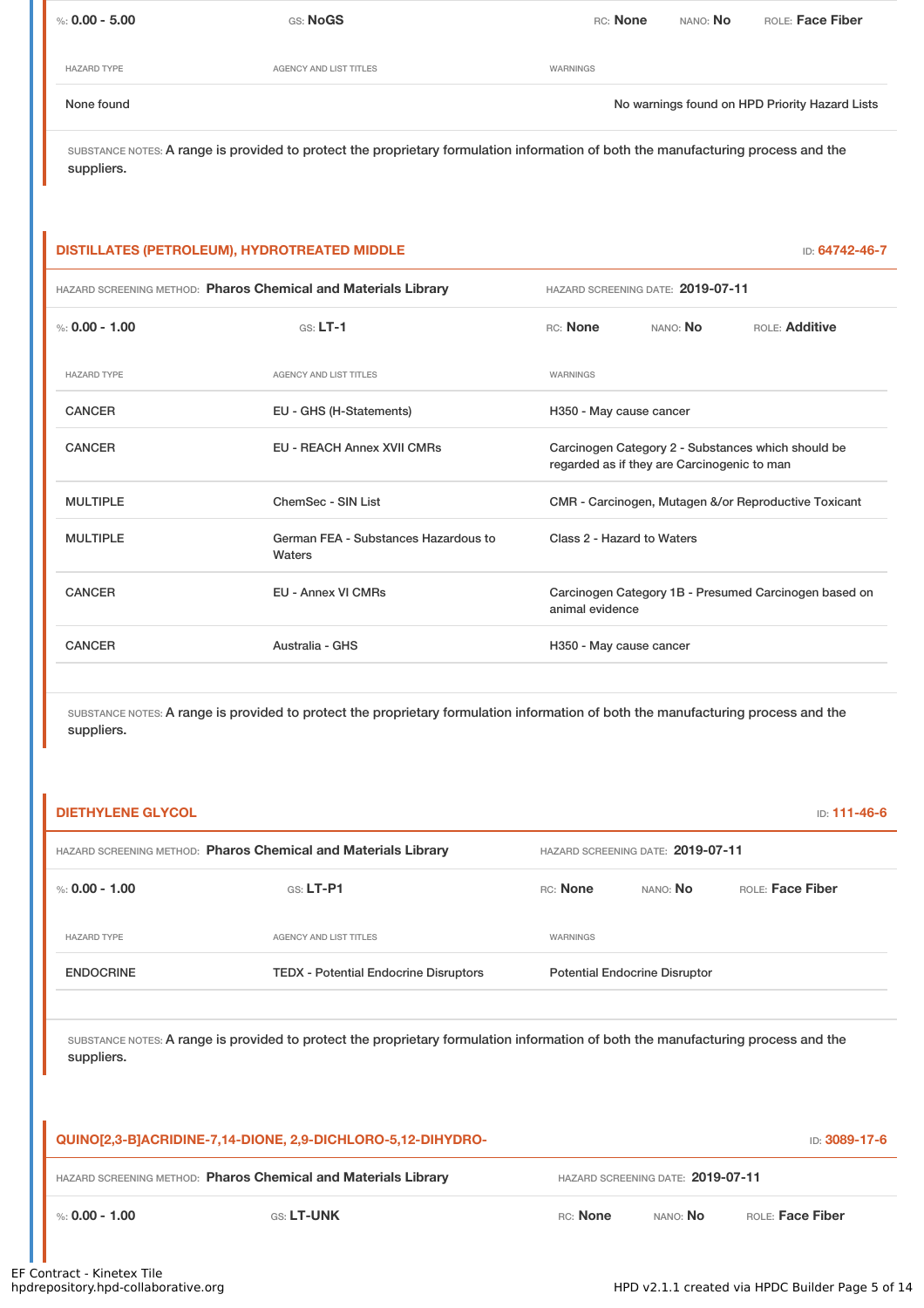HAZARD TYPE **AGENCY AND LIST TITLES** WARNINGS

None found Nowarnings found on HPD Priority Hazard Lists

| <b>C.I. PIGMENT YELLOW 119</b>                                 |                                                                                                                                   |          |                                   |                                   | ID: 68187-51-9                                 |
|----------------------------------------------------------------|-----------------------------------------------------------------------------------------------------------------------------------|----------|-----------------------------------|-----------------------------------|------------------------------------------------|
| HAZARD SCREENING METHOD: Pharos Chemical and Materials Library |                                                                                                                                   |          | HAZARD SCREENING DATE: 2019-07-11 |                                   |                                                |
| %: $0.00 - 1.00$                                               | GS: LT-UNK                                                                                                                        | RC: None | NANO: No                          |                                   | ROLE: Face Fiber                               |
| <b>HAZARD TYPE</b>                                             | <b>AGENCY AND LIST TITLES</b>                                                                                                     | WARNINGS |                                   |                                   |                                                |
| None found                                                     |                                                                                                                                   |          |                                   |                                   | No warnings found on HPD Priority Hazard Lists |
| suppliers.                                                     | SUBSTANCE NOTES: A range is provided to protect the proprietary formulation information of both the manufacturing process and the |          |                                   |                                   |                                                |
|                                                                | ANTHRA[2,1,9-DEF:6,5,10-D'E'F'] DIISOQUINOLINE-1,3,8,10(2H,9H)-TETRONE, 2,9-BIS[4-                                                |          |                                   |                                   |                                                |
| (PHENYLAZO)PHENYL]-                                            |                                                                                                                                   |          |                                   |                                   | ID: 3049-71-6                                  |
| HAZARD SCREENING METHOD: Pharos Chemical and Materials Library |                                                                                                                                   |          |                                   | HAZARD SCREENING DATE: 2019-07-11 |                                                |
| %: $0.00 - 1.00$                                               | GS: LT-UNK                                                                                                                        |          | RC: None                          | NANO: No                          | ROLE: Face Fiber                               |
| <b>HAZARD TYPE</b>                                             | <b>AGENCY AND LIST TITLES</b>                                                                                                     | WARNINGS |                                   |                                   |                                                |
| None found                                                     |                                                                                                                                   |          |                                   |                                   | No warnings found on HPD Priority Hazard Lists |

| <b>TITANIUM DIOXIDE</b>                                        |            |          |                                   | <b>ID: 13463-67-7</b> |
|----------------------------------------------------------------|------------|----------|-----------------------------------|-----------------------|
| HAZARD SCREENING METHOD: Pharos Chemical and Materials Library |            |          | HAZARD SCREENING DATE: 2019-07-11 |                       |
| %: 0.00 - 1.00                                                 | $GS: LT-1$ | RC: None | NANO: <b>No</b>                   | ROLE: Face Fiber      |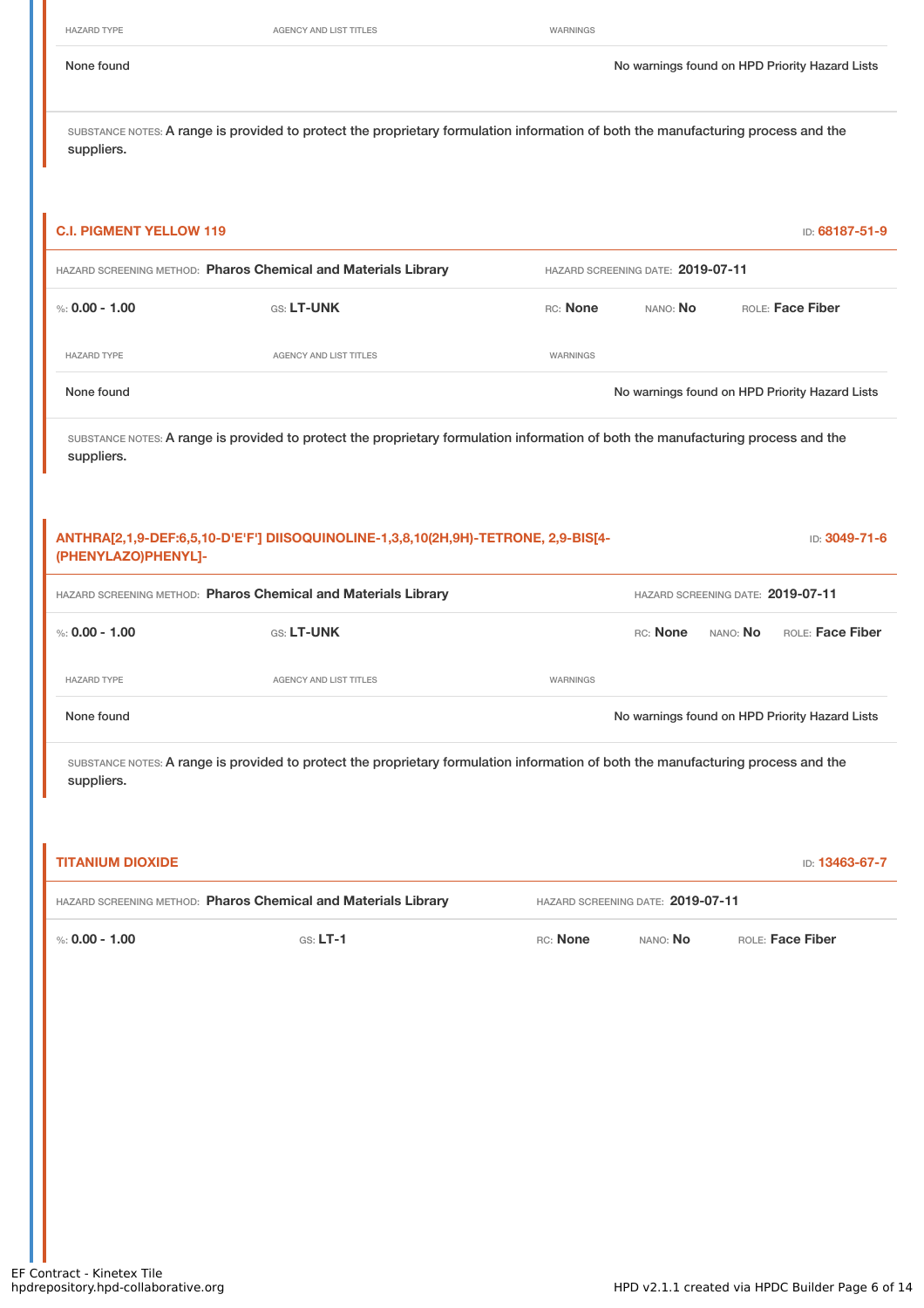| <b>HAZARD TYPE</b> | <b>AGENCY AND LIST TITLES</b>                | WARNINGS                                                                                                |
|--------------------|----------------------------------------------|---------------------------------------------------------------------------------------------------------|
| <b>CANCER</b>      | US CDC - Occupational Carcinogens            | Occupational Carcinogen                                                                                 |
| <b>CANCER</b>      | CA EPA - Prop 65                             | Carcinogen - specific to chemical form or exposure route                                                |
| <b>CANCER</b>      | <b>IARC</b>                                  | Group 2B - Possibly carcinogenic to humans - inhaled from<br>occupational sources                       |
|                    |                                              |                                                                                                         |
| <b>ENDOCRINE</b>   | <b>TEDX - Potential Endocrine Disruptors</b> | <b>Potential Endocrine Disruptor</b>                                                                    |
| <b>CANCER</b>      | <b>MAK</b>                                   | Carcinogen Group 3A - Evidence of carcinogenic effects<br>but not sufficient to establish MAK/BAT value |

| <b>OCTADECANOIC ACID, 2-METHYLPROPYL ESTER</b>                 |                               |                                   |          | ID: 646-13-9                                   |
|----------------------------------------------------------------|-------------------------------|-----------------------------------|----------|------------------------------------------------|
| HAZARD SCREENING METHOD: Pharos Chemical and Materials Library |                               | HAZARD SCREENING DATE: 2019-07-11 |          |                                                |
| %: 0.00 - 1.00                                                 | GS: NoGS                      | RC: None                          | NANO: NO | ROLE: Additive                                 |
| <b>HAZARD TYPE</b>                                             | <b>AGENCY AND LIST TITLES</b> | WARNINGS                          |          |                                                |
| None found                                                     |                               |                                   |          | No warnings found on HPD Priority Hazard Lists |

SUBSTANCE NOTES: A range is provided to protect the proprietary formulation information of both the manufacturing process and the suppliers.

| <b>CARBON BLACK</b> |                                                                |                      |                                       | ID: 1333-86-4                                             |
|---------------------|----------------------------------------------------------------|----------------------|---------------------------------------|-----------------------------------------------------------|
|                     | HAZARD SCREENING METHOD: Pharos Chemical and Materials Library |                      | HAZARD SCREENING DATE: 2019-07-11     |                                                           |
| %: $0.00 - 0.10$    | $GS: LT-1$                                                     | RC: None             | NANO: <b>No</b>                       | ROLE: Face Fiber                                          |
| <b>HAZARD TYPE</b>  | <b>AGENCY AND LIST TITLES</b>                                  | WARNINGS             |                                       |                                                           |
| <b>CANCER</b>       | US CDC - Occupational Carcinogens                              |                      | Occupational Carcinogen               |                                                           |
| <b>CANCER</b>       | CA EPA - Prop 65                                               |                      |                                       | Carcinogen - specific to chemical form or exposure route  |
| <b>CANCER</b>       | <b>IARC</b>                                                    | occupational sources |                                       | Group 2B - Possibly carcinogenic to humans - inhaled from |
| <b>CANCER</b>       | <b>MAK</b>                                                     |                      | but not sufficient for classification | Carcinogen Group 3B - Evidence of carcinogenic effects    |
|                     |                                                                |                      |                                       |                                                           |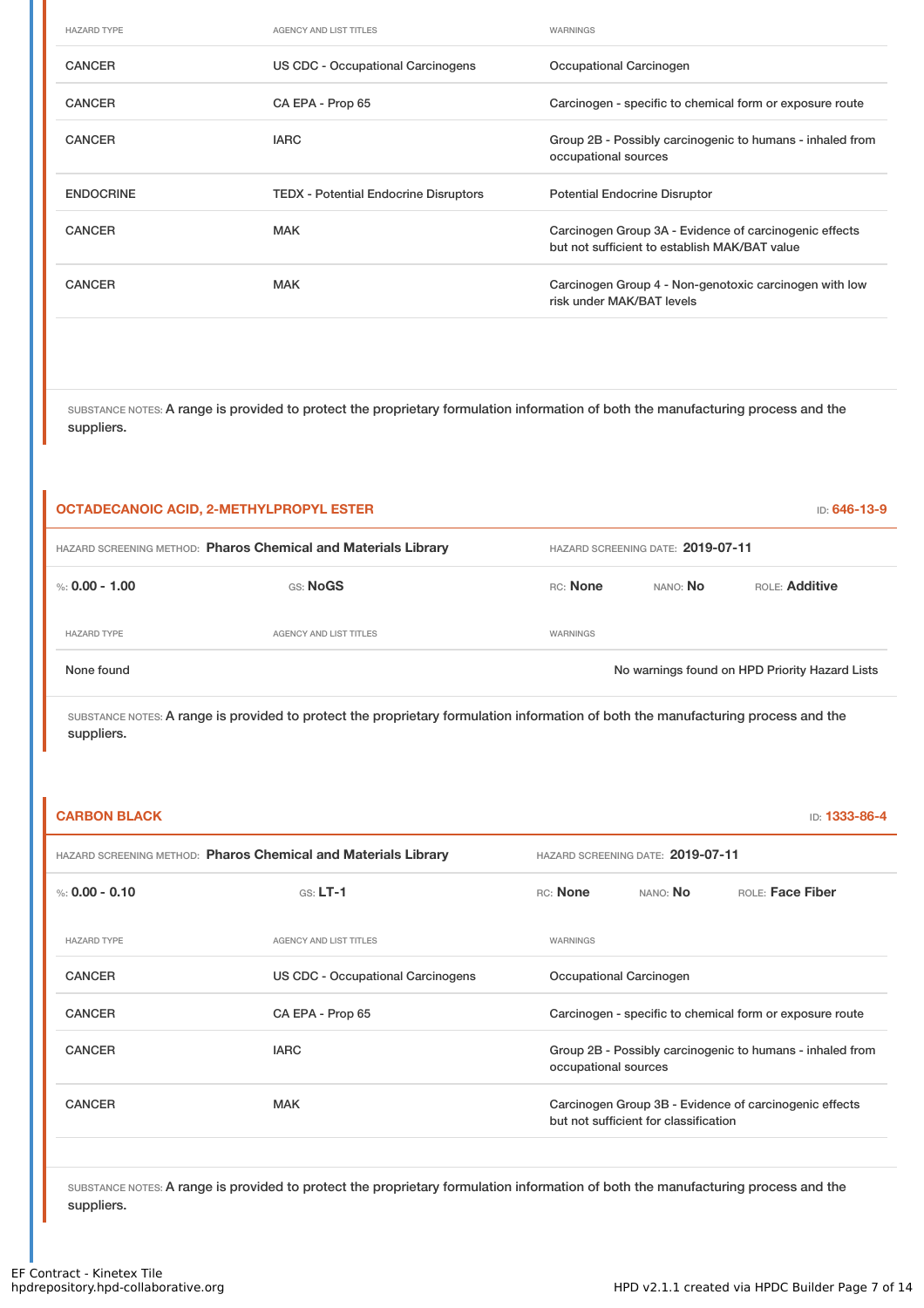| <b>C. I. PIGMENT BLUE 15</b><br>ID: <b>147-14-8</b>            |                                   |          |                 |                                                |
|----------------------------------------------------------------|-----------------------------------|----------|-----------------|------------------------------------------------|
| HAZARD SCREENING METHOD: Pharos Chemical and Materials Library | HAZARD SCREENING DATE: 2019-07-11 |          |                 |                                                |
| %: 0.00 - 0.10                                                 | $GS:$ BM-3                        | RC: None | NANO: <b>No</b> | ROLE: Face Fiber                               |
| <b>HAZARD TYPE</b>                                             | AGENCY AND LIST TITLES            | WARNINGS |                 |                                                |
| None found                                                     |                                   |          |                 | No warnings found on HPD Priority Hazard Lists |

SUBSTANCE NOTES: A range is provided to protect the proprietary formulation information of both the manufacturing process and the suppliers. The expired GreenScreen Assessment was performed by ToxServices on Oct. 14, 2014 and can be found at https://www.pharosproject.net/uploads/files/gs/d78ea37fe855f5ed4bd31fe7da77da864eba60ac.pdf.

| <b>DIIRON TRIOXIDE</b>                                         |                               |                                                                                                 |          | ID: 1309-37-1    |  |
|----------------------------------------------------------------|-------------------------------|-------------------------------------------------------------------------------------------------|----------|------------------|--|
| HAZARD SCREENING METHOD: Pharos Chemical and Materials Library |                               | HAZARD SCREENING DATE: 2019-07-11                                                               |          |                  |  |
| %: $0.00 - 0.10$                                               | $GS:$ BM-2                    | RC: None                                                                                        | NANO: No | ROLE: Face Fiber |  |
| <b>HAZARD TYPE</b>                                             | <b>AGENCY AND LIST TITLES</b> | <b>WARNINGS</b>                                                                                 |          |                  |  |
| <b>CANCER</b>                                                  | <b>MAK</b>                    | Carcinogen Group 3B - Evidence of carcinogenic effects<br>but not sufficient for classification |          |                  |  |

SUBSTANCE NOTES: A range is provided to protect the proprietary formulation information of both the manufacturing process and the suppliers. The expired GreenScreen Assessment was performed by SciVera on August 8, 2012, revised on September 10, 2013, and can be found at https://www.pharosproject.net/uploads/files/gs/1405438632.pdf.

| ALCOHOLS, C12-13, ETHOXYLATED<br>ID: 66455-14-9                |                        |                                   |                 |                                                |
|----------------------------------------------------------------|------------------------|-----------------------------------|-----------------|------------------------------------------------|
| HAZARD SCREENING METHOD: Pharos Chemical and Materials Library |                        | HAZARD SCREENING DATE: 2019-07-11 |                 |                                                |
| %: 0.00 - 0.10                                                 | $GS: LT-PI$            | RC: None                          | NANO: <b>No</b> | <b>ROLE: Additive</b>                          |
| <b>HAZARD TYPE</b>                                             | AGENCY AND LIST TITLES | WARNINGS                          |                 |                                                |
| None found                                                     |                        |                                   |                 | No warnings found on HPD Priority Hazard Lists |

| POLY-HMDI, 3,3,4,4,5,5,6,6,7,7,8,8,8-TRIDECAFLUORO-1-OCTANOL-BLOCKED |                                   |                 |                 |                                                |
|----------------------------------------------------------------------|-----------------------------------|-----------------|-----------------|------------------------------------------------|
| HAZARD SCREENING METHOD: Pharos Chemical and Materials Library       | HAZARD SCREENING DATE: 2019-07-11 |                 |                 |                                                |
| %: 0.00 - 0.10                                                       | GS: NoGS                          | <b>RC:</b> None | NANO: <b>No</b> | ROLE: Face Fiber                               |
| <b>HAZARD TYPE</b>                                                   | AGENCY AND LIST TITLES            | WARNINGS        |                 |                                                |
| None found                                                           |                                   |                 |                 | No warnings found on HPD Priority Hazard Lists |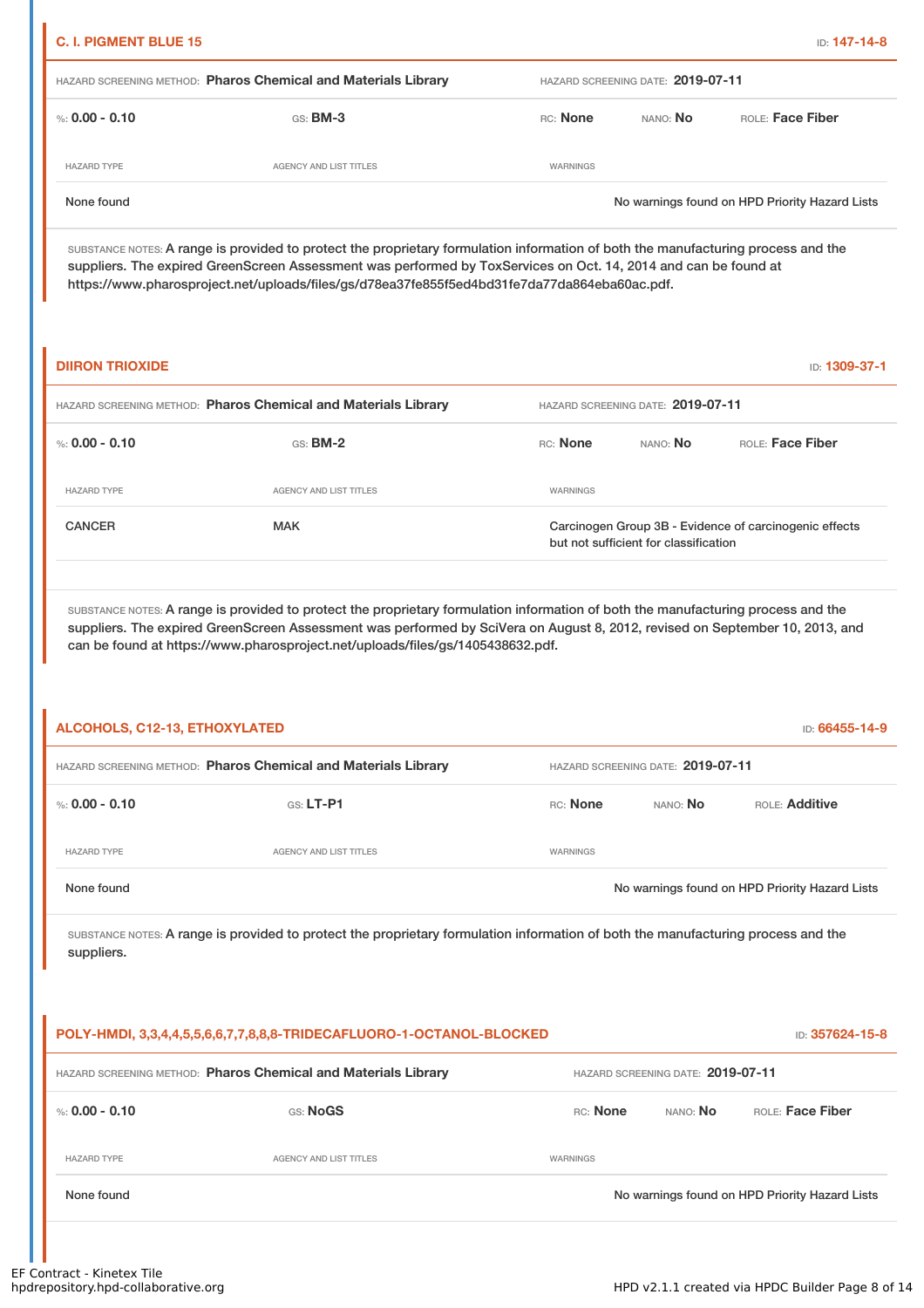| NICKEL, 5,5'-AZOBIS-2,4,6(1H,3H,5H)-PYRIMIDINETRIONE COMPLEXES |                                |                                           |                  |  |
|----------------------------------------------------------------|--------------------------------|-------------------------------------------|------------------|--|
| HAZARD SCREENING METHOD: Pharos Chemical and Materials Library |                                | HAZARD SCREENING DATE: 2019-07-11         |                  |  |
| %: 0.00 - 0.10                                                 | $GS: LT-1$                     | RC: None<br>NANO: No                      | ROLE: Face Fiber |  |
| <b>HAZARD TYPE</b>                                             | <b>AGENCY AND LIST TITLES</b>  | WARNINGS                                  |                  |  |
| <b>RESPIRATORY</b>                                             | <b>AOEC - Asthmagens</b>       | Asthmagen (Rs) - sensitizer-induced       |                  |  |
| <b>CANCER</b>                                                  | <b>IARC</b>                    | Group 1 - Agent is Carcinogenic to humans |                  |  |
| <b>CANCER</b>                                                  | CA EPA - Prop 65               | Carcinogen                                |                  |  |
| <b>CANCER</b>                                                  | US NIH - Report on Carcinogens | Known to be a human Carcinogen            |                  |  |
|                                                                |                                |                                           |                  |  |

SUBSTANCE NOTES: A range is provided to protect the proprietary formulation information of both the manufacturing process and the suppliers.

| <b>TALC</b>                                                    |                        |                                   |                                            | ID: 14807-96-6                                         |  |
|----------------------------------------------------------------|------------------------|-----------------------------------|--------------------------------------------|--------------------------------------------------------|--|
| HAZARD SCREENING METHOD: Pharos Chemical and Materials Library |                        | HAZARD SCREENING DATE: 2019-07-11 |                                            |                                                        |  |
| %: 0.00 - 0.10                                                 | $GS:$ BM-1             | RC: None                          | NANO: No                                   | ROLE: Backing                                          |  |
| <b>HAZARD TYPE</b>                                             | AGENCY AND LIST TITLES | <b>WARNINGS</b>                   |                                            |                                                        |  |
| <b>CANCER</b>                                                  | <b>IARC</b>            |                                   | Group 2b - Possibly carcinogenic to humans |                                                        |  |
| <b>CANCER</b>                                                  | <b>MAK</b>             |                                   | but not sufficient for classification      | Carcinogen Group 3B - Evidence of carcinogenic effects |  |

SUBSTANCE NOTES: A range is provided to protect the proprietary formulation information of both the manufacturing process and the suppliers. The GreenScreen Assessment was performed by ToxServices on October 16, 2014 and can be found at https://www.pharosproject.net/uploads/files/gs/cf33fcf006fda23a2118381e4f09c5f3a83f4485.pdf.

| <b>C.I. PIGMENT GREEN 7</b>                                    |                        |                                   |          | ID: 1328-53-6                                  |
|----------------------------------------------------------------|------------------------|-----------------------------------|----------|------------------------------------------------|
| HAZARD SCREENING METHOD: Pharos Chemical and Materials Library |                        | HAZARD SCREENING DATE: 2019-07-11 |          |                                                |
| %: 0.00 - 0.10                                                 | <b>GS: LT-UNK</b>      | RC: None                          | NANO: No | ROLE: Face Fiber                               |
| <b>HAZARD TYPE</b>                                             | AGENCY AND LIST TITLES | WARNINGS                          |          |                                                |
| None found                                                     |                        |                                   |          | No warnings found on HPD Priority Hazard Lists |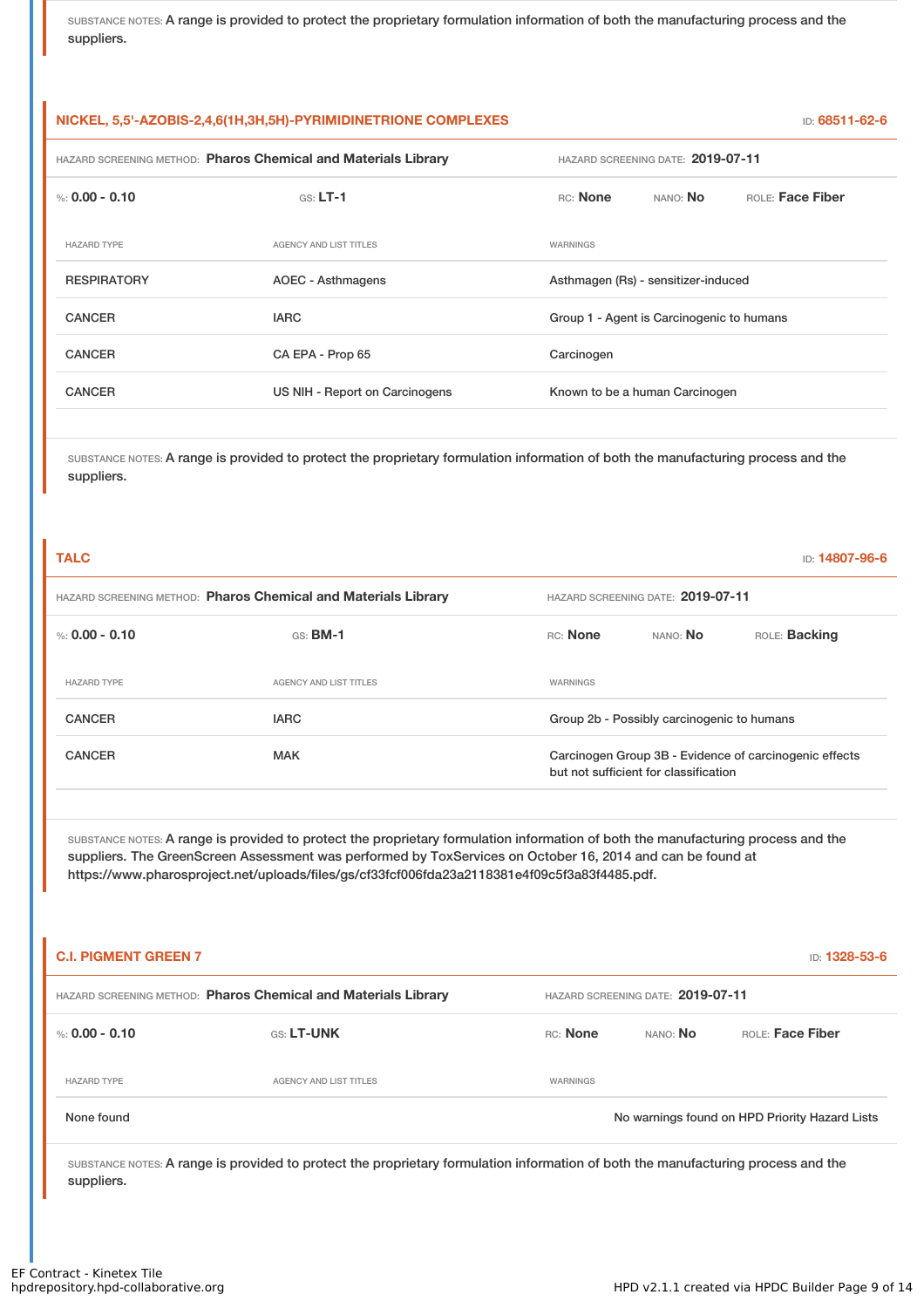| мc |  | AMIN |  |
|----|--|------|--|

T

| HAZARD SCREENING METHOD: Pharos Chemical and Materials Library |                                              | HAZARD SCREENING DATE: 2019-07-11          |          |                         |
|----------------------------------------------------------------|----------------------------------------------|--------------------------------------------|----------|-------------------------|
| %: $0.00 - 0.10$                                               | $GS: LT-P1$                                  | <b>RC:</b> None                            | NANO: No | <b>ROLE: Face Fiber</b> |
| <b>HAZARD TYPE</b>                                             | AGENCY AND LIST TITLES                       | WARNINGS                                   |          |                         |
| <b>CANCER</b>                                                  | <b>IARC</b>                                  | Group 2b - Possibly carcinogenic to humans |          |                         |
| <b>ENDOCRINE</b>                                               | <b>TEDX</b> - Potential Endocrine Disruptors | <b>Potential Endocrine Disruptor</b>       |          |                         |
|                                                                |                                              |                                            |          |                         |

SUBSTANCE NOTES: A range is provided to protect the proprietary formulation information of both the manufacturing process and the suppliers.

|                                | POLY(OXY-1,2-ETHANEDIYL), α-HYDRO-ω-HYDROXY-                                                                                      |          |                                   | ID: 25322-68-3                                 |
|--------------------------------|-----------------------------------------------------------------------------------------------------------------------------------|----------|-----------------------------------|------------------------------------------------|
|                                | HAZARD SCREENING METHOD: Pharos Chemical and Materials Library                                                                    |          | HAZARD SCREENING DATE: 2019-07-11 |                                                |
| %: $0.00 - 0.10$               | GS: LT-UNK                                                                                                                        | RC: None | NANO: No                          | ROLE: Face Fiber                               |
| <b>HAZARD TYPE</b>             | <b>AGENCY AND LIST TITLES</b>                                                                                                     | WARNINGS |                                   |                                                |
| None found                     |                                                                                                                                   |          |                                   | No warnings found on HPD Priority Hazard Lists |
| suppliers.                     | SUBSTANCE NOTES: A range is provided to protect the proprietary formulation information of both the manufacturing process and the |          |                                   |                                                |
| <b>ACID AND 1,2-ETHANEDIOL</b> | 1,3-BENZENEDICARBOXYLIC ACID, POLYMER WITH 1,4-BENZENEDICARBOXYLIC                                                                |          |                                   | ID: 24938-04-3                                 |
|                                | HAZARD SCREENING METHOD: Pharos Chemical and Materials Library                                                                    |          |                                   | HAZARD SCREENING DATE: 2019-07-11              |
| %: $0.00 - 0.10$               | GS: NoGS                                                                                                                          |          | RC: None                          | ROLE: Face Fiber<br>NANO: No                   |
| <b>HAZARD TYPE</b>             | <b>AGENCY AND LIST TITLES</b>                                                                                                     | WARNINGS |                                   |                                                |
| None found                     |                                                                                                                                   |          |                                   | No warnings found on HPD Priority Hazard Lists |
| suppliers.                     | SUBSTANCE NOTES: A range is provided to protect the proprietary formulation information of both the manufacturing process and the |          |                                   |                                                |
|                                | ANTHRA[2,1,9-DEF:6,5,10-D'E'F'] DIISOQUINOLINE-1,3,8,10(2H,9H)-TETRONE                                                            |          |                                   | ID: 81-33-4                                    |
|                                | HAZARD SCREENING METHOD: Pharos Chemical and Materials Library                                                                    |          | HAZARD SCREENING DATE: 2019-07-11 |                                                |
| %: $0.00 - 0.10$               | GS: LT-UNK                                                                                                                        | RC: None | NANO: No                          | ROLE: Face Fiber                               |
| <b>HAZARD TYPE</b>             | <b>AGENCY AND LIST TITLES</b>                                                                                                     | WARNINGS |                                   |                                                |
| None found                     |                                                                                                                                   |          |                                   | No warnings found on HPD Priority Hazard Lists |
| suppliers.                     | SUBSTANCE NOTES: A range is provided to protect the proprietary formulation information of both the manufacturing process and the |          |                                   |                                                |

I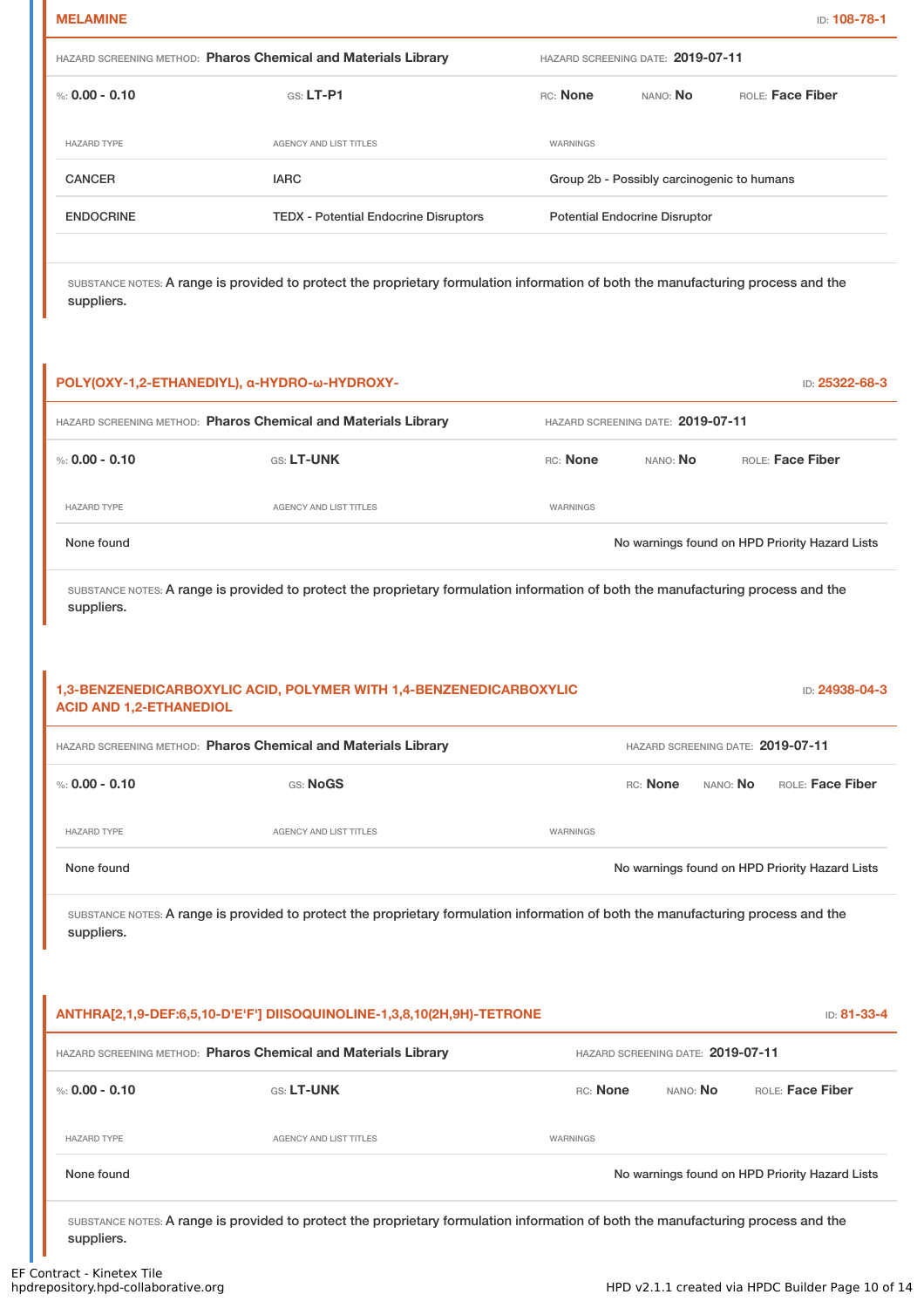| <b>1-HEXENE, POLYMER WITH ETHENE</b>                           |                                                                                                                                   |                 |                                   | ID: 25213-02-9                                 |  |
|----------------------------------------------------------------|-----------------------------------------------------------------------------------------------------------------------------------|-----------------|-----------------------------------|------------------------------------------------|--|
| HAZARD SCREENING METHOD: Pharos Chemical and Materials Library |                                                                                                                                   |                 | HAZARD SCREENING DATE: 2019-07-11 |                                                |  |
| %: $0.00 - 0.10$                                               | GS: LT-UNK                                                                                                                        | RC: None        | NANO: <b>No</b>                   | ROLE: Backing                                  |  |
| <b>HAZARD TYPE</b>                                             | AGENCY AND LIST TITLES                                                                                                            | WARNINGS        |                                   |                                                |  |
| None found                                                     |                                                                                                                                   |                 |                                   | No warnings found on HPD Priority Hazard Lists |  |
| suppliers.                                                     | SUBSTANCE NOTES: A range is provided to protect the proprietary formulation information of both the manufacturing process and the |                 |                                   |                                                |  |
| <b>SALT</b>                                                    | 2-PROPENOIC ACID, 2-METHYL-, POLYMER WITH 2-PROPENOIC ACID, SODIUM                                                                |                 |                                   | ID: 28205-96-1                                 |  |
|                                                                | HAZARD SCREENING METHOD: Pharos Chemical and Materials Library                                                                    |                 | HAZARD SCREENING DATE: 2019-07-11 |                                                |  |
| %: $0.00 - 0.10$                                               | GS: LT-UNK                                                                                                                        | RC: None        | NANO: No                          | ROLE: Face Fiber                               |  |
| <b>HAZARD TYPE</b>                                             | <b>AGENCY AND LIST TITLES</b>                                                                                                     | WARNINGS        |                                   |                                                |  |
| None found                                                     |                                                                                                                                   |                 |                                   | No warnings found on HPD Priority Hazard Lists |  |
|                                                                | POLY(OXY-1,2-ETHANEDIYL), α-ISOTRIDECYL-ω-HYDROXY-<br>HAZARD SCREENING METHOD: Pharos Chemical and Materials Library              |                 | HAZARD SCREENING DATE: 2019-07-11 | ID: 9043-30-5                                  |  |
| %: $0.00 - 0.10$                                               | GS: LT-P1                                                                                                                         | RC: None        | NANO: No                          | ROLE: Additive                                 |  |
| <b>HAZARD TYPE</b>                                             | AGENCY AND LIST TITLES                                                                                                            | WARNINGS        |                                   |                                                |  |
| None found                                                     |                                                                                                                                   |                 |                                   | No warnings found on HPD Priority Hazard Lists |  |
| suppliers.                                                     | SUBSTANCE NOTES: A range is provided to protect the proprietary formulation information of both the manufacturing process and the |                 |                                   |                                                |  |
| <b>FATTY ACIDS, C16-18</b>                                     |                                                                                                                                   |                 |                                   | ID: 67701-03-5                                 |  |
|                                                                | HAZARD SCREENING METHOD: Pharos Chemical and Materials Library                                                                    |                 | HAZARD SCREENING DATE: 2019-07-11 |                                                |  |
| %: $0.00 - 0.10$                                               | GS: LT-UNK                                                                                                                        | RC: None        | NANO: No                          | ROLE: Face Fiber                               |  |
| <b>HAZARD TYPE</b>                                             | <b>AGENCY AND LIST TITLES</b>                                                                                                     | <b>WARNINGS</b> |                                   |                                                |  |
| None found                                                     |                                                                                                                                   |                 |                                   | No warnings found on HPD Priority Hazard Lists |  |
| suppliers.                                                     | SUBSTANCE NOTES: A range is provided to protect the proprietary formulation information of both the manufacturing process and the |                 |                                   |                                                |  |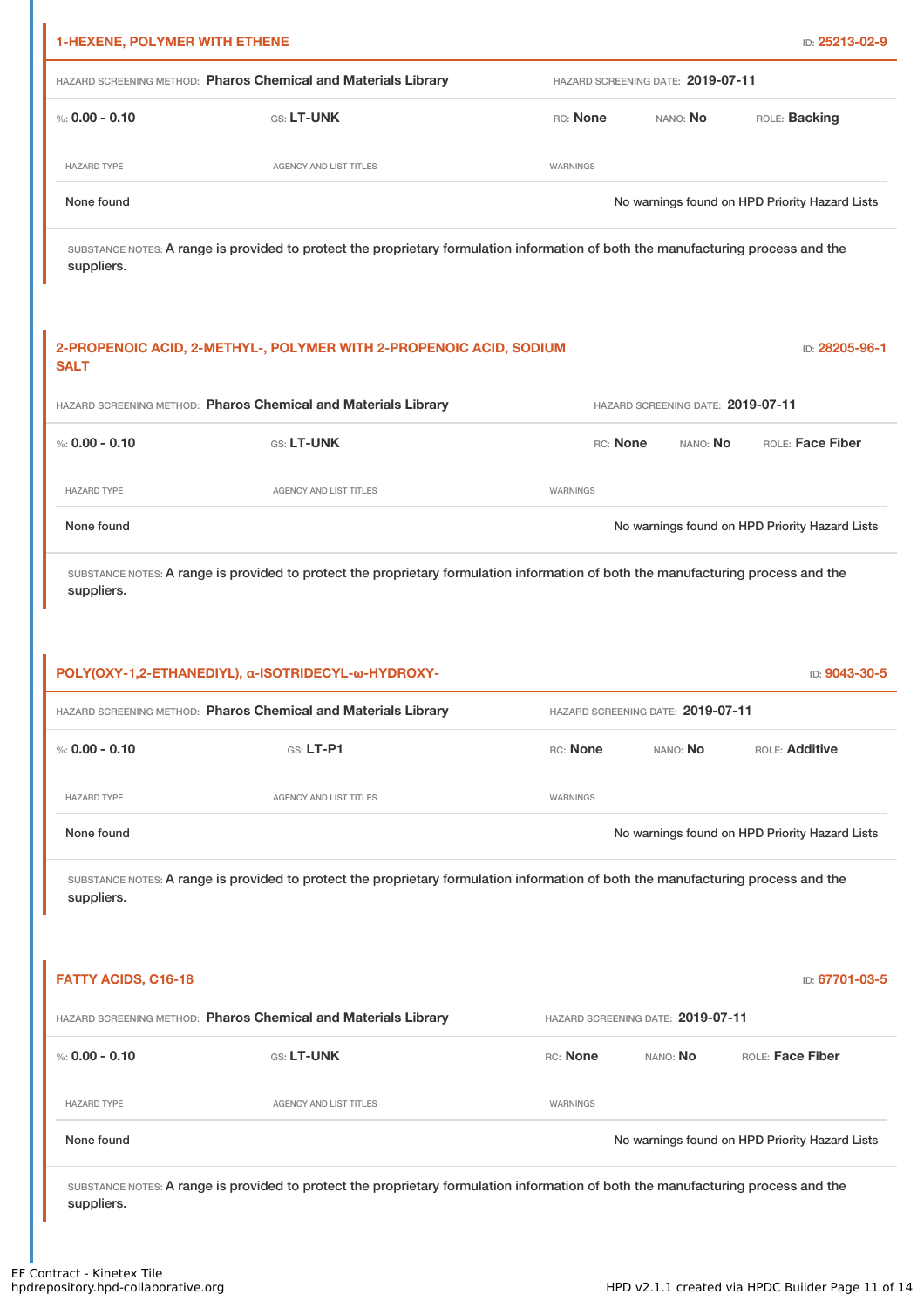| <b>FATTY ACIDS, MONTAN-WAX, ETHYLENE ESTERS</b>                |                               |                                   |          | ID: 73138-45-1                                 |  |
|----------------------------------------------------------------|-------------------------------|-----------------------------------|----------|------------------------------------------------|--|
| HAZARD SCREENING METHOD: Pharos Chemical and Materials Library |                               | HAZARD SCREENING DATE: 2019-07-11 |          |                                                |  |
| %: $0.00 - 0.10$                                               | <b>GS: LT-UNK</b>             | RC: None                          | NANO: No | ROLE: Face Fiber                               |  |
| <b>HAZARD TYPE</b>                                             | <b>AGENCY AND LIST TITLES</b> | WARNINGS                          |          |                                                |  |
| None found                                                     |                               |                                   |          | No warnings found on HPD Priority Hazard Lists |  |
|                                                                |                               |                                   |          |                                                |  |

|                                                                | <b>FATTY ACIDS, MONTAN-WAX, 1-METHYL-1,3-PROPANEDIYL ESTERS</b> |                                   |          | ID: 73138-44-0                                 |
|----------------------------------------------------------------|-----------------------------------------------------------------|-----------------------------------|----------|------------------------------------------------|
| HAZARD SCREENING METHOD: Pharos Chemical and Materials Library |                                                                 | HAZARD SCREENING DATE: 2019-07-11 |          |                                                |
| %: 0.00 - 0.10                                                 | GS: NoGS                                                        | RC: None                          | NANO: No | ROLE: Face Fiber                               |
| <b>HAZARD TYPE</b>                                             | AGENCY AND LIST TITLES                                          | WARNINGS                          |          |                                                |
| None found                                                     |                                                                 |                                   |          | No warnings found on HPD Priority Hazard Lists |

SUBSTANCE NOTES: A range is provided to protect the proprietary formulation information of both the manufacturing process and the suppliers.

| BUTANEDIOIC ACID, SULFO-, 1,4-BIS(2-ETHYLHEXYL) ESTER, SODIUM SALT |                                                |                                   |          | <b>ID: 577-11-7</b>     |  |
|--------------------------------------------------------------------|------------------------------------------------|-----------------------------------|----------|-------------------------|--|
| HAZARD SCREENING METHOD: Pharos Chemical and Materials Library     |                                                | HAZARD SCREENING DATE: 2019-07-11 |          |                         |  |
| %: 0.00 - 0.10                                                     | $GS: LT-P1$                                    | RC: None                          | NANO: No | <b>ROLE: Face Fiber</b> |  |
| <b>HAZARD TYPE</b>                                                 | AGENCY AND LIST TITLES                         | WARNINGS                          |          |                         |  |
| <b>MULTIPLE</b>                                                    | German FEA - Substances Hazardous to<br>Waters | Class 2 - Hazard to Waters        |          |                         |  |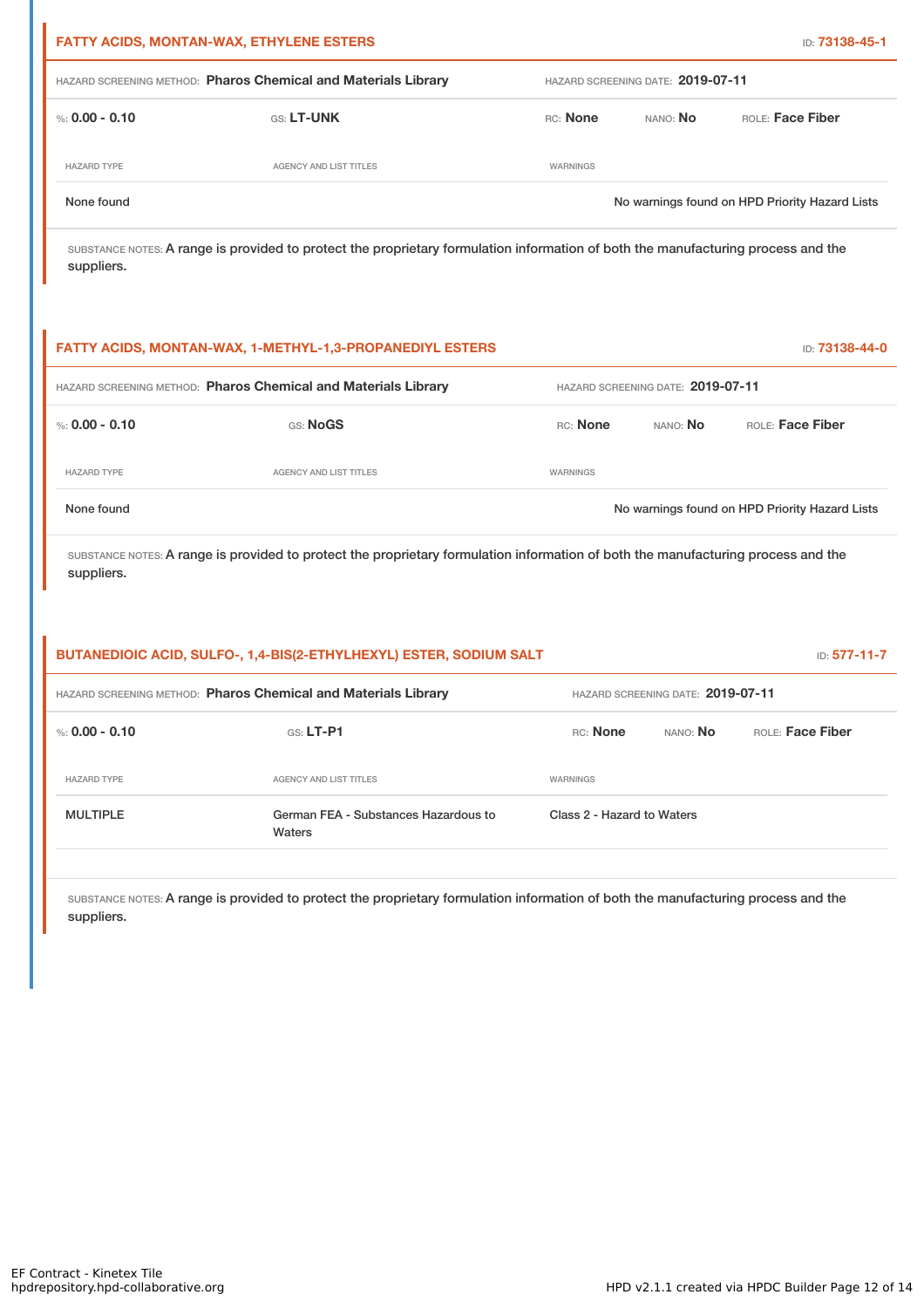This section lists applicable certification and standards compliance information for VOC emissions and VOC content. Other types of *health or environmental performance testing or certifications completed for the product may be provided.*

| <b>VOC EMISSIONS</b>                                                                                                                                                                              | <b>CRI Green Label Plus - Carpets</b> |                                     |                                                                                 |  |
|---------------------------------------------------------------------------------------------------------------------------------------------------------------------------------------------------|---------------------------------------|-------------------------------------|---------------------------------------------------------------------------------|--|
| CERTIFYING PARTY: Third Party<br><b>APPLICABLE FACILITIES: AII</b><br>CERTIFICATE URL: https://services.carpet-<br>rug.org/api/GLPCertificate/2690<br>CERTIFICATION AND COMPLIANCE NOTES: GLP2690 | $ISSUF$ DATE: $2013-$<br>$02 - 26$    | $FXPIRY DATF: 2020-$<br>$03 - 31$   | CERTIFIER OR LAB: Carpet and<br><b>Rug Institute</b>                            |  |
| <b>MULTI-ATTRIBUTE</b><br>NSF/ANSI 140-2007e - Platinum                                                                                                                                           |                                       |                                     |                                                                                 |  |
| CERTIFYING PARTY: Third Party<br>APPLICABLE FACILITIES: AII<br><b>CERTIFICATE URL:</b><br>http://info.nsf.org/Certified/Sustain/listings.asp<br>CERTIFICATION AND COMPLIANCE NOTES: C0032167-102  | <b>ISSUE DATE: 2014-</b><br>$02 - 06$ | $EXPIRY$ DATE: $2021-$<br>$12 - 31$ | CERTIFIER OR LAB: NSF<br>International for the Carpet &<br><b>Rug Institute</b> |  |

# **Section 4: Accessories**

This section lists related products or materials that the manufacturer requires or recommends for installation (such as adhesives or fasteners), maintenance, cleaning, or operations. For information relating to the contents of these related products, refer to their *applicable Health Product Declarations, if available.*

**KINETEX ADHESIVE HPD Available** 

CONDITION WHEN RECOMMENDED OR REQUIRED AND/OR OTHER NOTES: Recommended on all installations. https://www.efcontractflooring.com/technical/adhesives/

# **Section 5: General Notes**